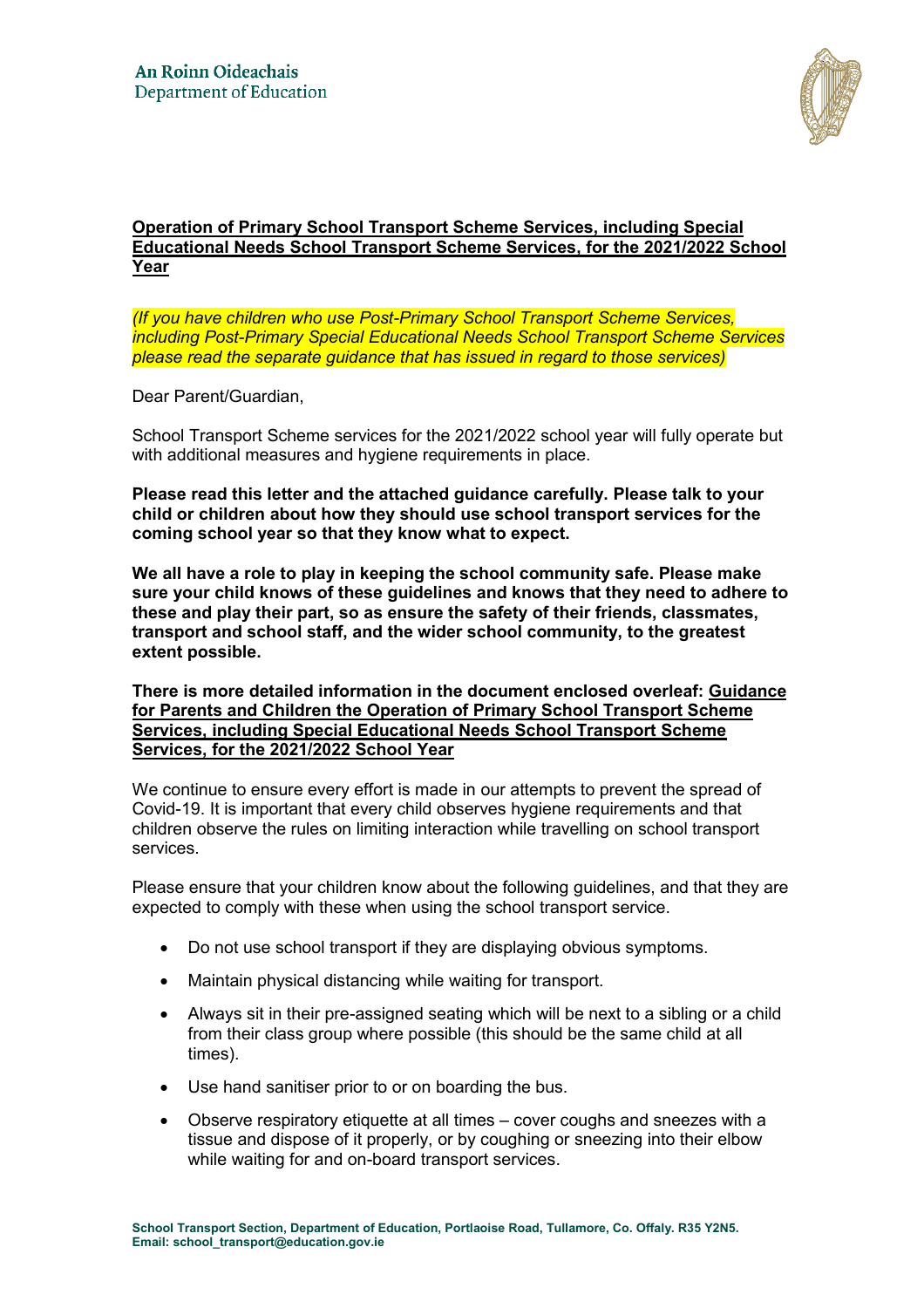

- Disembark the bus one by one in an orderly fashion.
- All children aged 13 years and over are required to wear facemasks while waiting for and on-board transport services (with the exception of children who for medical or special educational needs reasons are not in a position to wear a facemask or face covering).

Further information on the plans for re-opening our schools can be found at [gov.ie/backtoschool.](http://gov.ie/backtoschool)

**School Transport Section August 2021**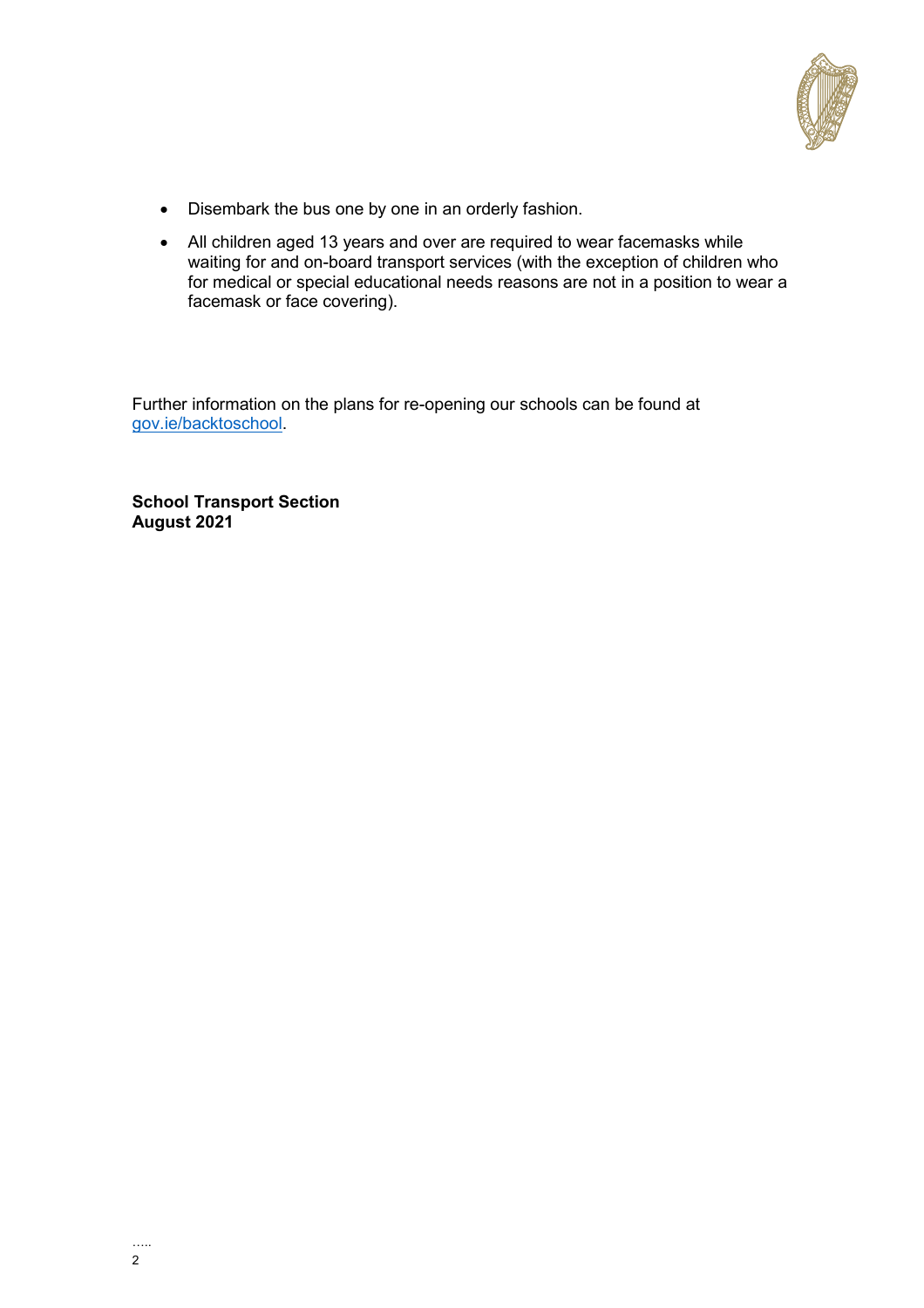

#### **Guidance for Parents and Children the Operation of Primary School Transport Scheme Services, including Special Educational Needs School Transport Scheme Services, for the 2021/2022 School Year**

**1. Be aware of the symptoms – please stay at home and do not use school transport if your child has symptoms**

In order to prevent the spread of COVID-19 it is important to know and recognise the symptoms.

They are:

- High temperature
- Cough
- Shortness of breath or breathing difficulties
- Loss of smell, of taste or distortion of taste
- Other uncommon symptoms of Covid-19, such as sore throat, headaches or diarrhoea

If your child is displaying any of these symptoms, or if there is someone in the household suspected or known to have COVID-19, your child should stay at home. Please do not allow your child to present for school transport or to attend school please phone your doctor and follow HSE guidance on self-isolation.

### **2. "Bus Buddy" system**

We are working with Bus Éireann to develop a seating plan for each bus so that each child will have a pre-assigned seat. Where possible, this will be a seat beside a sibling or a child from their class group, but it will be planned so that your child is sitting beside the same child at all times.

It is intended that seating plans will be rolled out as services recommence in the new school year and that seating plans will be available on school bus services.

Your child should sit in the same seat with the same child for the 2021/22 school year. If this child is absent your child should continue to sit in the seat that has been preassigned to them and they should not chose another child to sit with.

If your child is travelling on a Special Educational Needs Transport (SEN) Service and they have a School Bus Escort assigned to assist them with their care needs, the School Bus Escort will assist your child in sitting in their designated seating.

### **3. Hand hygiene**

Hand hygiene can be achieved by hand washing or use of a hand sanitiser (when hands look clean). Young children should not have independent use of containers of alcohol gel.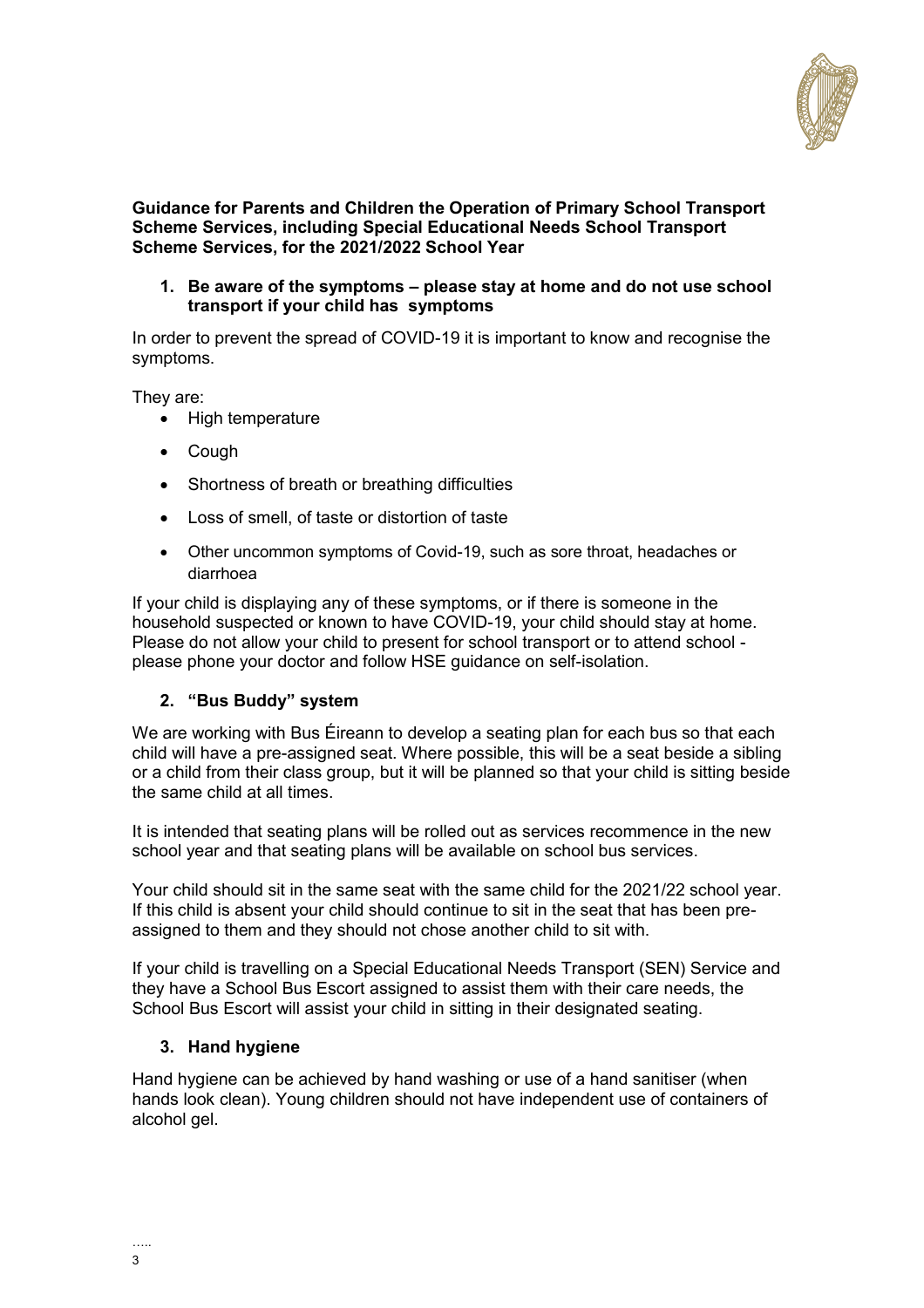

We ask that you please ensure your child washes their hands or uses hand sanitiser (under your supervision as required) in the morning before leaving home to travel on the school bus. We ask that you talk to your child about washing or sanitising their hands before leaving school in the evening to travel on the school bus.

Hand sanitiser will be available on school buses for use by children as required, under the supervision of the driver.

# **4. Sneezing/coughing etiquette**

Please talk to your child about following good respiratory hygiene. This means covering their mouth and nose with a tissue or your bent elbow when they cough or sneeze. Then dispose of the used tissue into a bin when it is safe to do so.

By following good respiratory hygiene, we protect the people around us from viruses such as cold, flu and Covid-19.

### **5. Waiting for and boarding the bus**

Your child should maintain physical distancing while waiting for transport, both morning and evening. Children over the age of 13 (with the exception of children who for medical or special educational needs reasons are not in a position to do so) should wear a facemask or face covering while waiting for transport.

A seating plan will be available on the bus when your child returns to school. Your child should sit in the seat that has been assigned to them. This is their seat for both the morning and evening journeys to and from school.

On boarding the bus your child should allow any children in the aisle ahead of them to take their seat before moving down the bus as required to take their own seat.

If your child is travelling on a Special Educational Needs Transport (SEN) Service and they have a School Bus Escort assigned to assist them with their care needs, the School Bus Escort will assist your child in sitting in their designated seating.

### **6. Getting off the bus**

Children should disembark the bus one by one and in an orderly fashion, allowing any children in front or in the aisle ahead of them to move to disembark the bus before they move to disembark the bus themselves.

When children get off the bus following their morning journey they should head straight to their school.

### **7. Wearing a facemask for children over the age of 13**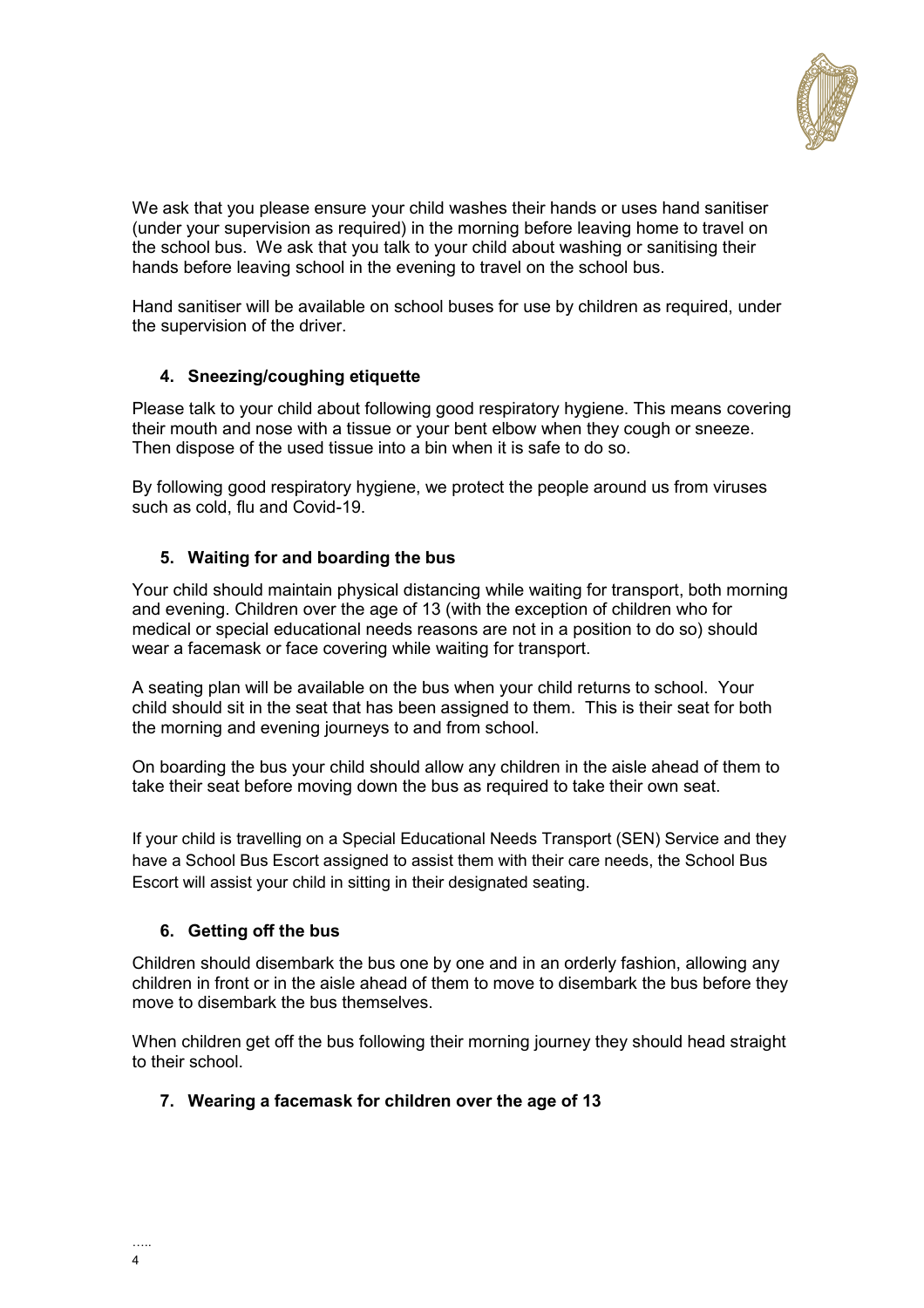

Wearing a cloth face mask or covering helps to reduce onward transmission and the benefit is reliant on wearing the covering appropriately. Wearing a face covering or mask does not negate the need to stay at home if symptomatic.

All children aged 13 years and over are required to wear facemasks while waiting for transport services and on-board transport services for the duration of their journey to and from school (with the exception of children who for medical or special educational needs reasons are not in a position to wear a facemask or face covering).

Your child should keep their facemask in a safe place (such as a plastic zip lock bag) during the school day when not in use and washable masks should be washed on a daily basis.

Your child will not be refused access to transport if they forget or lose their facemask as no child will be left without a way to or from school in such genuine circumstances. However, repeated non-compliance with wearing of masks will result in a child's travel facilities being reviewed and/or withdrawn. We cannot compromise the safety of transport staff or children on board our school transport services as this has to remain a key priority at all times.

Therefore, we stress the importance of each child wearing a mask and ask that you talk to your child about ensuring they have their mask with them when they leave for school and keeping it in a safe place during the school day when not in use.

# **8. Wearing a facemask/visor for school transport staff**

School transport staff (the bus driver and the school bus escort in the case of SEN transport services) will be wearing appropriate personal protective equipment (PPE) as required.

Drivers will wear face masks when children are boarding and alighting or when they are in situations where social distancing may not be possible.

School bus escorts will wear face masks or face visors, as appropriate bearing in mind the SEN needs of the child/children on the service.

# **9. Additional cleaning of buses/services**

All school transport services will be required to carry out additional cleaning regimes in the 2021/22 school year.

Bus Éireann is working with contractors and drivers, to provide information on the protocols for additional cleaning required (in addition to the normal daily end of day cleaning), including the requirements for touchpoint cleaning, the use of suitable disinfectant and guidance on waste collection and disposal.

### **10. How suspected cases on board transport services will be dealt with**